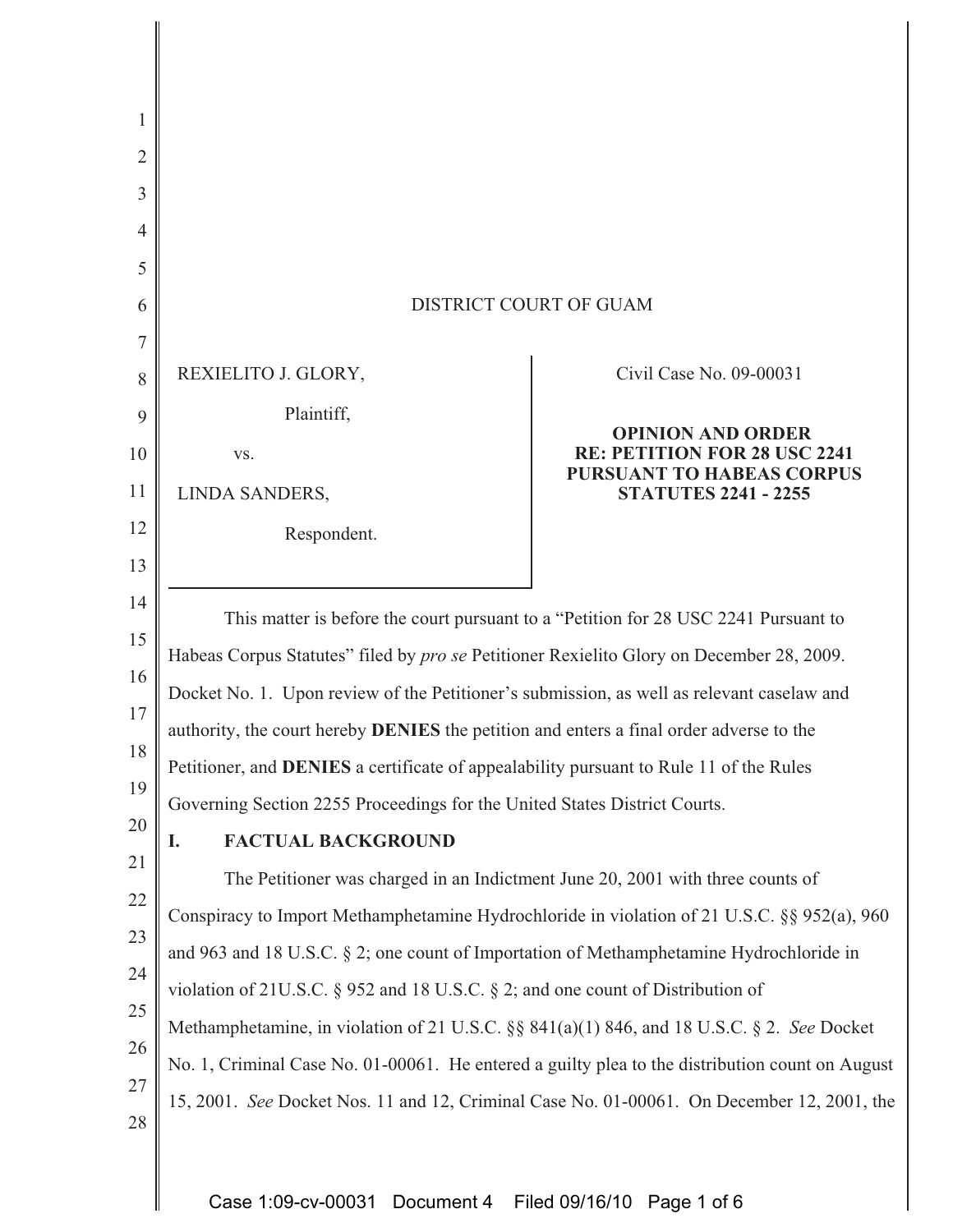1 2 3 4 5 court sentenced the Petitioner to two hundred sixty-two (262) months of imprisonment. *See* Docket No. 20, Criminal Case No. 01-00061. Judgment of conviction was entered on December 19, 2001. *See* Docket No. 21, Criminal Case No. 01-00061. In January 2, 2002, the Petitioner filed an appeal with the Ninth Circuit, which affirmed his conviction on January 17, 2003. *See* Docket Nos. 22 and 42, Criminal Case No. 01-00061.

6 7 8 9 10 11 12 13 14 The Petitioner then filed a Motion Under 28 U.S.C. § 2255 to Vacate, Set Aside, or Correct Sentence on March 29, 2003. *See* Docket Nos. 46 and 53, Criminal Case No. 01-00061. This court denied his motion in its entirety on July 7, 2005, finding that there was no merit to the Petitioner's arguments that his sentence was unlawful and that he was subject to ineffective assistance of counsel. *See* Docket No. 54, Criminal Case No. 01-00061. The Petitioner requested a certificate of appealability, which this court denied on August 10, 2005. *See* Docket Nos. 56 and 57, Criminal Case No. 01-00061. He then requested a certificate of appealability from the Ninth Circuit, which was denied on November 22, 2005. *See* Docket No. 63, Criminal Case No. 01-00061.

#### 15 **II. DISCUSSION**

16 17 18 The Petitioner now seeks habeas corpus relief pursuant to 28 U.S.C. § 2241, and makes several arguments challenging the legality of his conviction. *See* Docket No. 1, Civil Case No. 09-00031.

19 20 21 22 23 24 25 "Generally, motions to contest the legality of a sentence must be filed under  $\S$  2255 in the sentencing court, while petitions that challenge the manner, location, or conditions of a sentence's execution must be brought pursuant to § 2241 in the custodial court." *Hernandez v. Campbell*, 204 F.3d 861, 864 (9th Cir. 2000). However, a prisoner may invoke the "escape hatch" or "savings clause" of § 2255 and "file a habeas corpus petition pursuant to § 2241 to contest the legality of a sentence where his remedy under § 2255 is 'inadequate or ineffective to test the legality of his detention.'" *Id.* at 864-65 (quoting 28 U.S.C. § 2255).

26 27 Although the Petitioner's pleading is styled as a § 2241 petition, this court must "address the initial jurisdictional question" and examine whether the petition is brought under  $\S 2241$ 

28 pursuant to the savings clause or under § 2255. *Id.* at 866 ("Because Congress made a deliberate

# Page 2 of 6

Case 1:09-cv-00031 Document 4 Filed 09/16/10 Page 2 of 6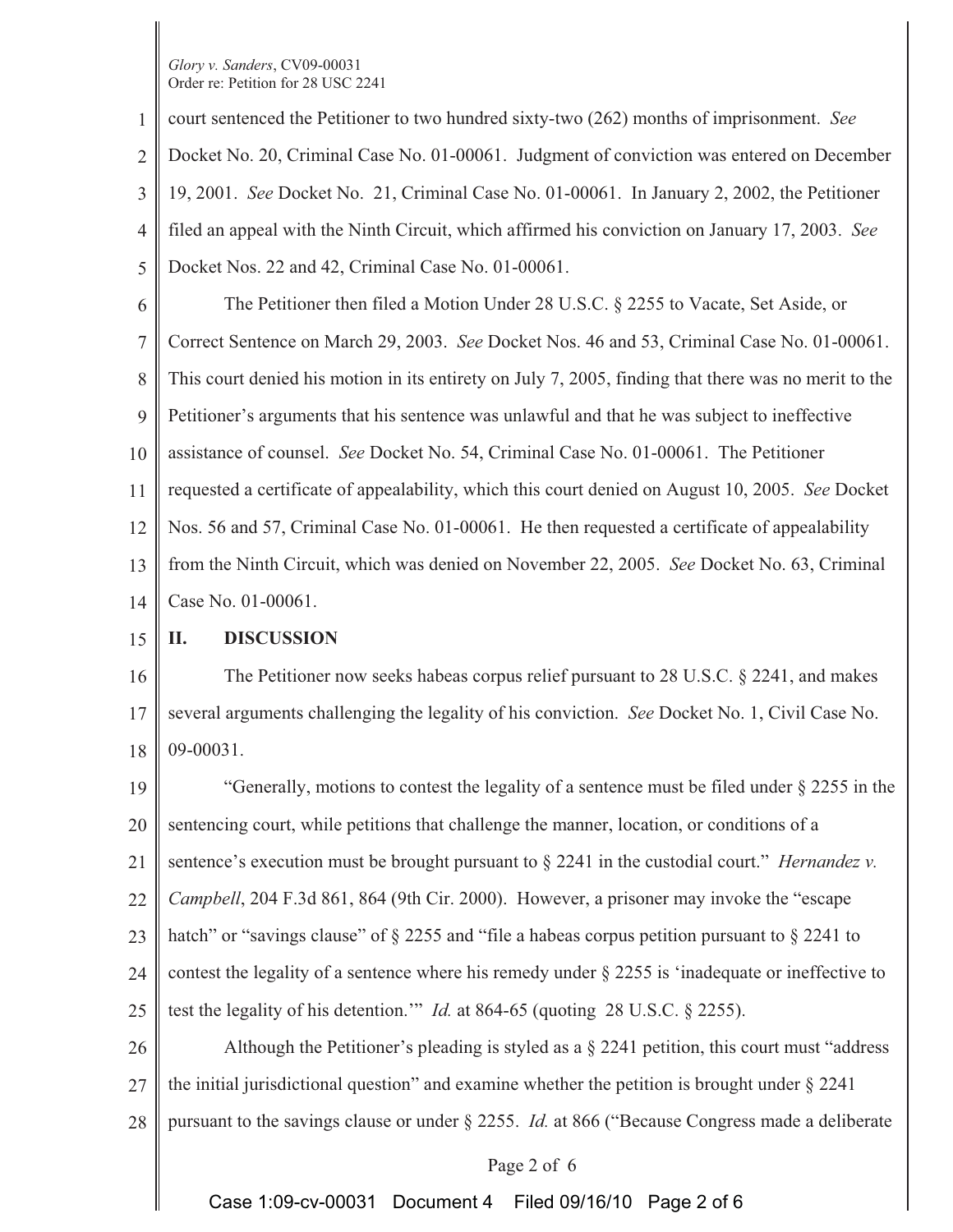1 2 3 4 5 6 7 choice to give jurisdiction over § 2241 petitions and § 2255 motions to different courts, a district court is obligated to determine whether a petition falls under § 2241, pursuant to the savings clause, or under  $\S 2255$ "). A  $\S 2241$  petition "that contests the legality of a sentence by falling under the savings clause" must "be heard in the custodial court." *Id.* at 865. The Petitioner is incarcerated in the Federal Correctional Institution in Lompoc, California; therefore, the "custodial court" is the Eastern District of California. " On the other hand, § 2255 motions must be heard in the sentencing court," *id.*, in which case, this court would have jurisdiction.

8

# **A. Whether the "escape hatch" or "savings clause" applies**

9 10 11 12 13 "[A] motion meets the escape hatch criteria of  $\S 2255$  'when a petitioner (1) makes a claim of actual innocence, and (2) has not had an unobstructed procedural shot at presenting that claim.'" *Harrison v. Ollison*, 519 F.3d 952, 959 (9th Cir. 2008) (quoting *Stephens v. Herrera*, 464 F.3d 895, 898 (9th Cir. 2006) (internal quotation marks omitted)). The Petitioner must satisfy both prongs of this test.

14 15 16 17 18 19 20 "In this circuit, a claim of actual innocence for purposes of the escape hatch of § 2255 is tested by the standard articulated by the Supreme Court in *Bousley v. United States*, 523 U.S. 614, 118 S.Ct. 1604, 140 L.Ed.2d 828 (1998): 'To establish actual innocence, petitioner must demonstrate that, in light of all the evidence, it is more likely than not that no reasonable juror would have convicted him.'" *Stephens*, 464 F.3d at 898 (quoting *Bousley*, 523 U.S. at 623) (internal quotation marks omitted)). In short, the Court held that "actual innocence means factual innocence, not mere legal insufficiency." *Bousley*, 523 U.S. at 623.

21 22 23 24 25 26 27 Review of the petition reveals that the Petitioner's arguments do not claim factual innocence, but are grounded in "mere legal insufficiency." *Id.* The Petitioner contends this court lacked jurisdiction and that "facially jurisdiction lies in the Philippines" because the events giving rise to the indictment occurred in the Philippines. Docket No. 1, pp. 6 and 8. He also makes arguments based on the plea agreement: that the court improperly amended the plea agreement, that the Government prosecutor violated the "letter and spirit" of the plea agreement, ///

28

///

# Page 3 of 6

Case 1:09-cv-00031 Document 4 Filed 09/16/10 Page 3 of 6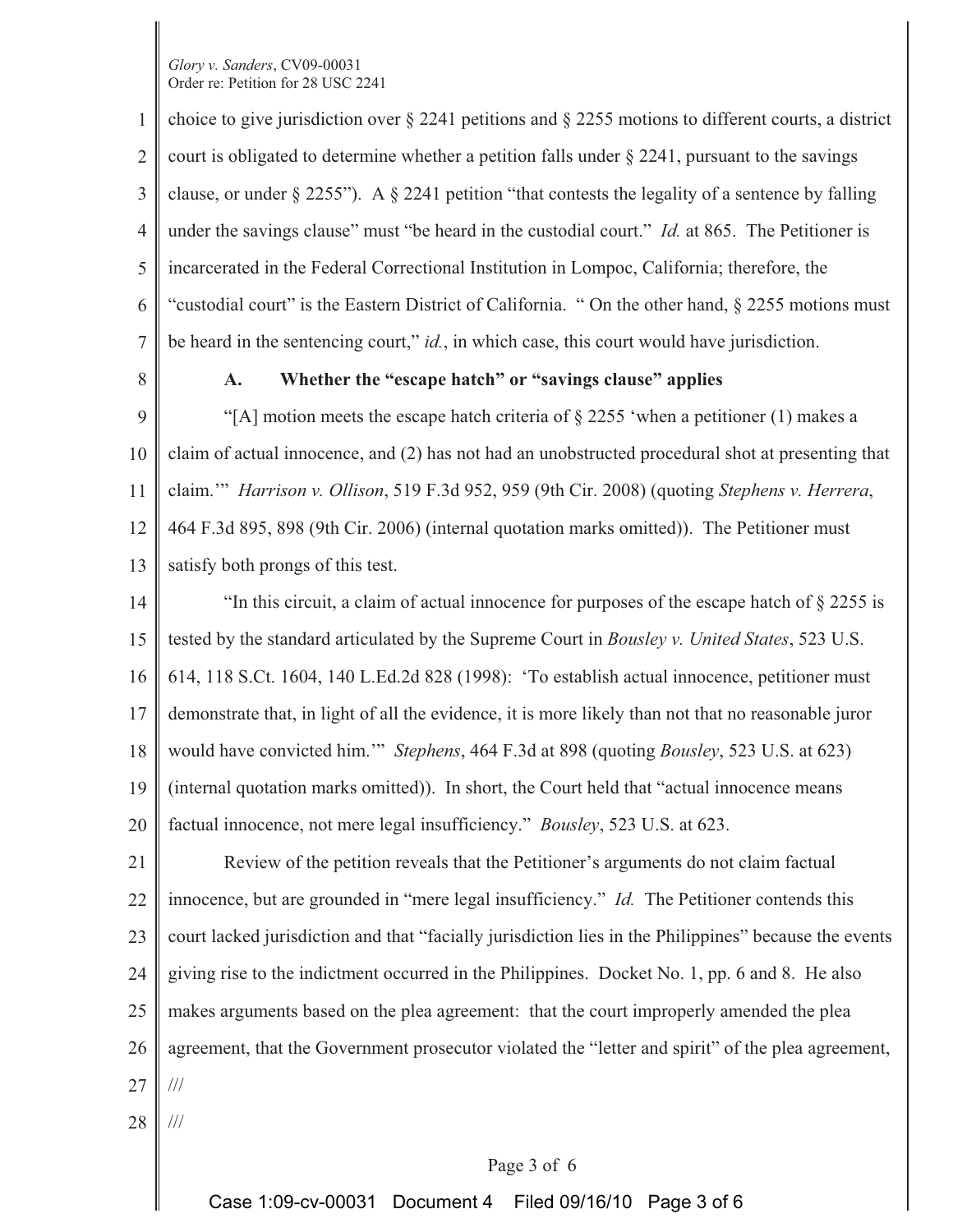1 2 3 4 5 6 7 and that he was punished against the terms of the plea agreement.<sup>1</sup> *See* Docket No. 1, pp.7-10. He objects to the "upward departure" for his leadership role in the conspiracy, and contends that he received ineffective assistance of counsel. *See id.*, pp. 7-10. Finally, he challenges this court's jurisdiction in light of *Booker* and *Fanfan*, and argues, *inter alia*, that a presentence report "with constitutional errors . . . cannot create subject matter jurisdiction" and that "the erroneous information contained in the [presentence report] cold have intruded and perplexed " the sentencing judge. *See id.*, p. 11-15.

8 9 10 11 12 13 The Petitioner bears the burden of proving actual innocence by a preponderance of the evidence. *See Lorentsen v. Hood*, 223 F.3d 950, 954 (9th Cir. 2000). However, because he raises legal arguments, he fails to meet his burden of showing actual innocence. Thus, the Petitioner cannot the invoke the savings clause of § 2255, and cannot proceed under § 2241. Because "the savings clause does not come into play . . . then [the] petition must be construed as a petition under§ 2255." *Hernandez*, 204 F.3d at 866.

14

## **B. Whether the petition is brought under § 2255**

15 16 17 18 19 20 21 "As a general rule, '§ 2255 provides the exclusive procedural mechanism by which a federal prisoner may test the legality of detention.'" *Harrison v. Ollison*, 519 F.3d 952, 955 (9th Cir. 2008) (quoting *Lorentsen v. Hood*, 223 F.3d 950, 953 (9th Cir. 2000)). This provision allows a federal prisoner claiming that his sentence "was imposed in violation of the Constitution or laws of the United States, or that the court was without jurisdiction to impose such sentence, or that the sentence was in excess of the maximum authorized by law, or is otherwise subject to collateral attack" to "move the court which imposed the sentence to vacate, set aside or correct

22

23 24 25 26 27 28 <sup>1</sup> The record reveals that the plea agreement signed by the Petitioner contained a provision stating that if he provided substantial assistance to federal investigative agencies, the Government would seek a downward departure from the statutory minimum sentence and Sentencing Guidelines. *See* Docket No. 11, Criminal Case No. 01-00061. During the Change of Plea hearing on August 15, 2001, the Petitioner indicated his understanding of this provision. *See* Docket No. 38, Criminal Case No. 01-00061. During the sentencing hearing on December 12, 2001, the Government prosecutor indicated that the Petitioner had not provided substantial assistance and refused to testify against his family members. Docket No. 38, Criminal Case No. 01-00061. The Petitioner's counsel stated that "all other unindicted and indicted co-conspirators have already pled, so there was no opportunity to do anything." Docket No. 38, Criminal Case No. 01-00061.

## Page 4 of 6

Case 1:09-cv-00031 Document 4 Filed 09/16/10 Page 4 of 6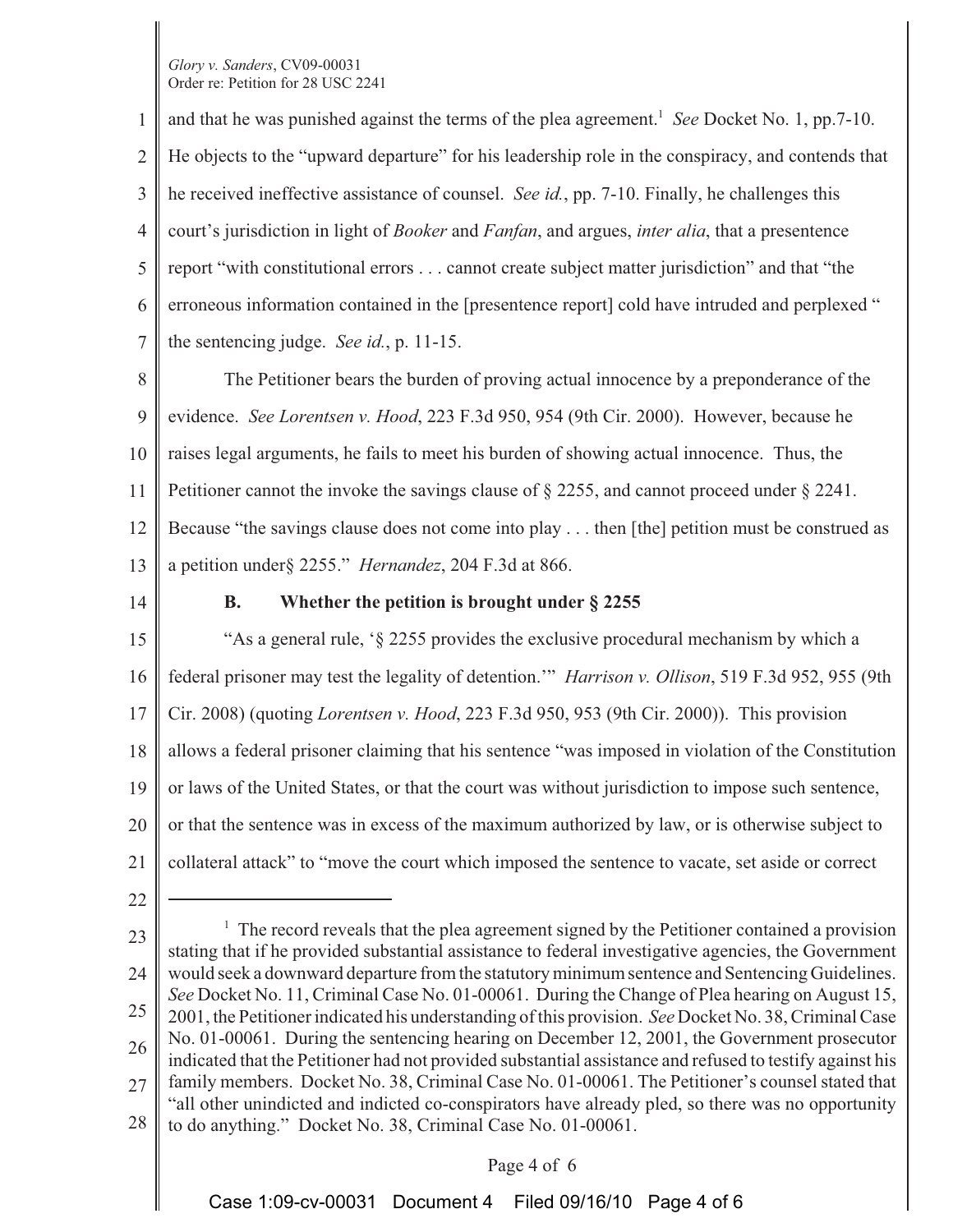1 2 3 4 5 6 7 8 9 10 11 12 13 14 15 16 17 18 19 20 21 22 23 24 25 26 27 28 Page 5 of 6 the sentence." 28 U.S.C. § 2255(a). In this case, it is undisputed that the Petitioner filed a § 2255 motion on March 29, 2003, which was denied on July 7, 2005. *See* Docket Nos. 46, 53 and 54, Criminal Case No. 01-00061. He was denied a certificate of appealability from this court on August 10, 2005, and from the Ninth Circuit on November 22, 2005. *See* Docket Nos. 57 and 63, Criminal Case No. 01-00061. Therefore, this court examines the instant petition as a "second or successive" petition. "A second or successive motion must be certified as provided in section 2244 by a panel of the appropriate court of appeals to contain" either (1) newly discovered evidence that, if proven and viewed in light of the evidence as a whole, would be sufficient to establish by clear and convincing evidence that no reasonable factfinder would have found the movant guilty of the offense; or (2) a new rule of constitutional law, made retroactive to cases on collateral review by the Supreme Court, that was previously unavailable. 28 U.S.C. § 2255(h). Moreover, strict limitations are placed on second or successive petitions. *See Jackson v. Roe*, 425 F.3d 654, 660 (9th Cir. 2005) (citing 28 U.S.C. § 2244(b)); *see also United States v. Lopez*, 577 F.3d 1053, 1059 (9th Cir. 2009) (stating that the "AEDPA imposes significant limitations on the power of federal courts to award relief to prisoners who file 'second or successive' habeas petitions."). Nothing in the record demonstrates that the Petitioner satisfied the "§ 2255(h) gatekeeping requirements" by obtaining the requisite certification from a Ninth Circuit panel of judges. *Lopez*, 577 F.3d at 1068. The Petitioner himself does not claim that he sought or received such certification. Because the Petitioner was not granted the requisite certification from the Ninth Circuit to bring this successive petition, this court lacks jurisdiction to rule on his petition. *See Burton v. Stewart*, 549 U.S. 147 (2007) (per curiam) (holding that the district court lacked jurisdiction to consider a second or successive application because the petitioner did not first obtain authorization as required by the AEDPA). **III. CONCLUSION** The court finds that the "Petition for 28 USC 2241 Pursuant to Habeas Corpus Statutes" is a "second or successive" petition. Because the Petitioner has failed to obtain the requisite Case 1:09-cv-00031 Document 4 Filed 09/16/10 Page 5 of 6